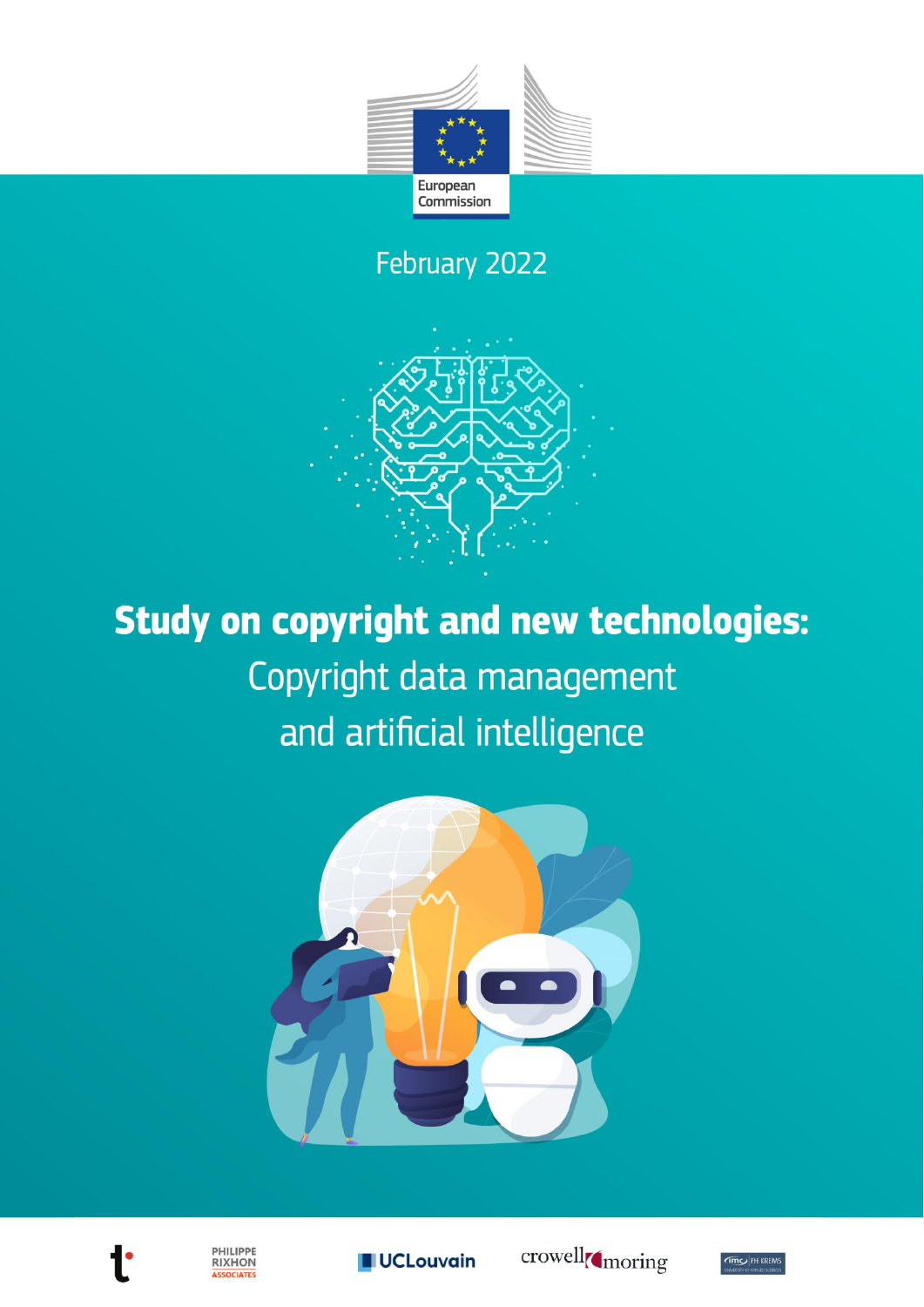

## Executive Summary (EN)

In October 2020, DG CNECT commissioned a consortium of Technopolis Group, Philippe Rixhon Associates, UCLouvain, Crowell&Moring and IMC University of Applied Sciences Krems with the execution of a 9-month "Study on copyright and new technologies: copyright data management and artificial intelligence".

The study addresses two topics related to the copyright system and new technologies, dealt with in two dedicated parts of the study.

- The **first part** of the study systematically takes stock of the current situation with respect to rights metadata in different creative industries. It attempts to **identify and describe the economic impact of the current situation related to rights metadata**. It also compiles information on the **most important ongoing initiatives** to address some of the identified problems. Finally, the study indicates broad avenues which could contribute to improving functioning of the **copyright data ecosystem.**
- The **second part** of the study focuses on a) **uses** of copyright-protected content as input to feed AI technologies and b) the *copyright implications* of the **production of cultural outputs by or with the assistance of AI**. Furthermore, the study discusses possible **policy scenarios** which might be needed to react to these developments.

All information and views set out in this publication are those of the authors and do not necessarily reflect the official opinion of the Commission.

### **Summary Part One**

The **first part** of this project is focusing on the topic **rights metadata or "rights management information"** as defined in the European Directive 2001/29/EC on the harmonisation of copyright in the information society:

*"Rights Management Information means any information provided by rightsholders which identifies the work or other subject matter [ ], the author or any other rightsholder, or information about the terms and conditions of use of the work or other subject-matter, and*  any numbers or codes that represent such information. [This] shall apply when any of *these items of information is associated with a copy of, or appears in connection with the communication to the public of, a work or other subject matter [ ]"<sup>1</sup> .*

It analyses the extent to which different **challenges** related to rights metadata can be empirically substantiated, including the availability of rights metadata attached to content, the interoperability between different systems for exchanging metadata, or the authority (i.e., trustworthiness) of sources. In doing so it provides supporting information in the context of the stocktaking document on developing improving the **[Copyright](https://data.consilium.europa.eu/doc/document/ST-15016-2019-INIT/en/pdf)  [Infrastructure](https://data.consilium.europa.eu/doc/document/ST-15016-2019-INIT/en/pdf)** issued by the Council of the European Union under the Finnish Presidency

<sup>&</sup>lt;sup>1</sup> European Community (2001). "Directive 2001/29/EC of the European Parliament and of the Council on the harmonisation of certain aspects of copyright and related rights in the information society". Article 7 §2.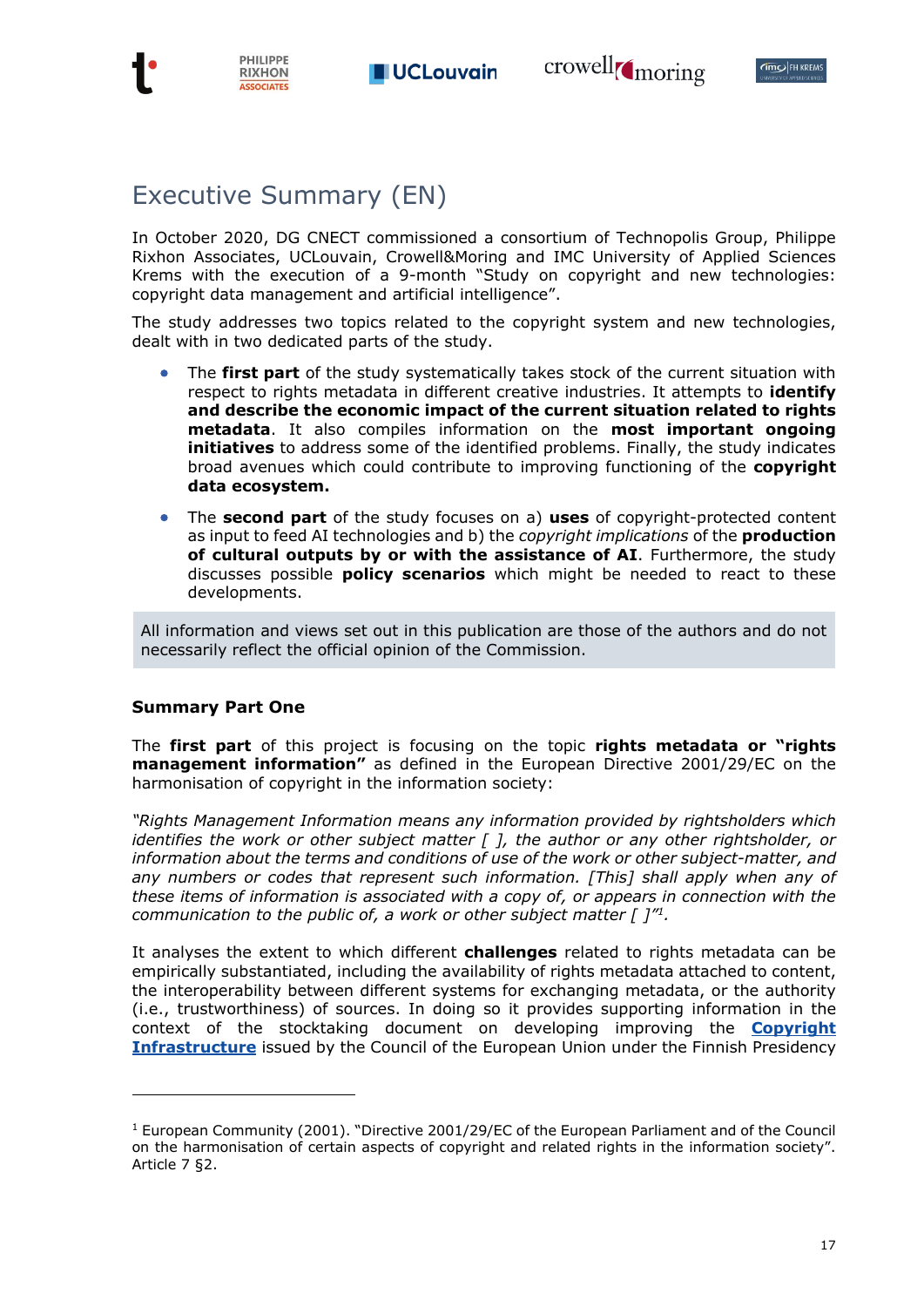



in December 2019 and the **[Action Plan on Intellectual Property](https://ec.europa.eu/commission/presscorner/detail/en/ip_20_2187)** adopted by the European Commission in November 2020.

The **empirical basis** for this part of the study consists of interviews and surveys among industry stakeholders as well as analysis of existing studies and further secondary research by the study team. We conducted more than 80 interviews covering three creative industries (film & television, music, and publishing, i.e., books, press, journals, and images) in different Member States of the European Union, Canada, the United Kingdom, and the United States. The interviewees were stakeholders of the digital value network in these creative sectors. The surveys were rolled out in spring 2021 and targeted the main trade associations of four creative industries (music, publishing, film, and TV broadcasting) as well as their members. The surveys consisted of two modules: one general part for industry experts without detailed insights into metadata challenges (mostly open questions on the respondents' perspective on the topic) and one detailed part targeted at metadata experts. Due to the high complexity of the topic, but also to the varying relevance of the topic in different industries, the number of respondents responding to the industry surveys differed widely (between 7 responses for broadcasting and 124 for publishing, with further item non-response for specific questions). Due to the low number of responses, quantitative estimations on the study topics were difficult to obtain. This led the study team to mainly concentrate on reporting qualitative indications.

For the **literature review**, we thoroughly analysed more than 20 core documents, including recent research and working papers, studies, position articles, and communications from the European Commission. In the selection process, we chose recent documents that cover different industries, technologies, and perspectives.

The study team additionally compiled an impressive **list of EU and industry initiatives** that currently play a role, or propose to play a role, in the **content rights infrastructure,**  be it on issues of concrete data access and exchange (interoperability), global standards, and identifiers of parties or content or the overall governance of the copyright infrastructure. Any serious future action in the area of the copyright infrastructure must take these into account, either because (like the identifier and metadata standards and many of data access/exchange systems) they already play an essential and established role which must be integrated with others where necessary; or because (like frameworks, working groups and reports) they provide guidance, tools or potential tools for solving aspects of the interoperability challenge. The majority of these initiatives come from specific content or cultural sectors and are thus not cross-sectoral by design.

Key findings of the report suggest that rights data management is  $-$  for many reasons  $$ challenging in all creative industries. Based on interviews, surveys and literature review, it can be summarised that the analysed creative sectors are facing data-related challenges in the following four areas:

- **Costs**, in the area of *rights management*
- **Efficiency issues**, in the domain of *licensing*
- **Challenges concerning payments processes**, in the field of *rights remuneration*
- **Risks of misappropriation and other rights infringements**, in the sphere of *rights enforcement*

To be able to describe the challenges in a nuanced way, the study team took a **sectoral approach** in analysing metadata challenges, holding a differentiated perspective on the film, music, and publishing industry. The reason for this is that there are large **differences between industries, but also within industries**, with respect to the identified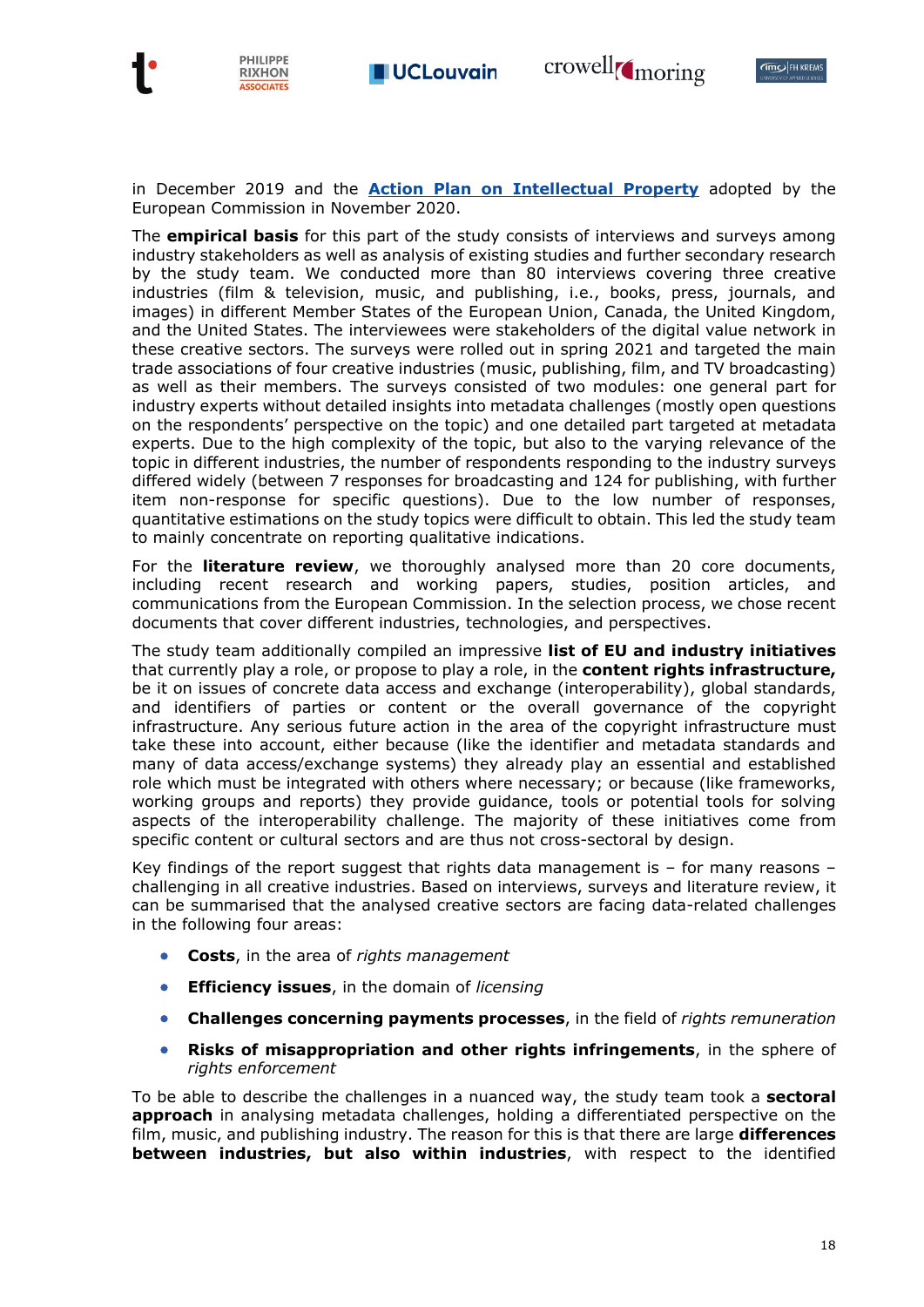PHILIPPE

**RIXHON SSOCIATES** 



importance of metadata challenges and how high they are currently ranked on the industry or policy agenda. The same applies to the current status quo of metadata initiatives in the different industries.

As an example, in the music industry findings from existing evidence (information from e.g. CMOs) and expert interviews for this study among various stakeholder groups suggest that – while the work of many initiatives (for example CISAC and DDEX) has improved data exchange processes – challenges of imperfect or disputed rights metadata information are still a challenge. This implies, for example, that at least in some cases the music industry "spends an inordinate amount of time correcting errors and resolving disputes which hold up payments to music creators<sup>"2</sup>. This is less the case for newer recordings since awareness of the importance of rights metadata has improved, but in any case still seems to be an issue for older works. However, stakeholders from the recorded music sector also signalled that rights metadata issues are for them nowadays less problematic than, for example, the inaccuracy or lack of usage metadata provided by online platform services.

In the publishing sector, the results of interviews and surveys suggest that in areas such as the digital news publishing sector, challenges are more prevalent than in book publishing. In the former, issues such as a lack of granular attribution of copyright ownership for photographs used on news websites can lead to challenges regarding the remuneration of rightholders. In the latter, rightholder identification (e.g., the author of a book) is more straightforward and rights management processes therefore easier. The granularity and the degree to which copyright-protected content is embedded in creative works as well as rightholder structures of a creative work (through iterative contributions or co-authorships) make a substantial difference.

In the audiovisual sector, problems of compatibility of descriptive as well as rights management data were identified – despite recent developments to increase compatibility through a harmonisation of the registration process between the standard content identifiers developed within the industry, EIDR and ISAN. Also, a transparent exchange of usage metadata seems currently not always to be a given. Niche players in the film and television industry (independent film producers), but not the major studios we spoke to, raised concerns in this regard. In film production, stakeholders mention interoperability issues in rights management systems. Moreover, in most cases, there is no obligation to use the EIDR or ISAN standard identifiers and not all players are using them to identify their works. Such standard identifiers do not cover the rights, which does not facilitate licensing.

The study concludes that different avenues for future action could help improve the current situation: **raising copyright awareness** in general (e.g., on the side of creators and rightholders, and on the side of users and consumers) would help clarify the importance the copyright system in general for creatives in all industries. More specifically, initiatives to help raising **awareness and skills specifically related to rights metadata** seem to be important. The study results suggest that individuals in the creative content industries (especially creators themselves) have a relatively weak understanding of what metadata are and how to handle them. This lack of expertise and attention ends up in non-exhaustive metadata at various distribution stages of works and related subject matters. A "metadata education programme" could therefore be promoted in order to improve metadata right from the start of the creative process. In order to improve metadata quality and rights management processes the study authors also suggest to further take into account new

<sup>2</sup> https://www.prsformusic.com/m-magazine/news/auddly-launches-metadatapays-campaign/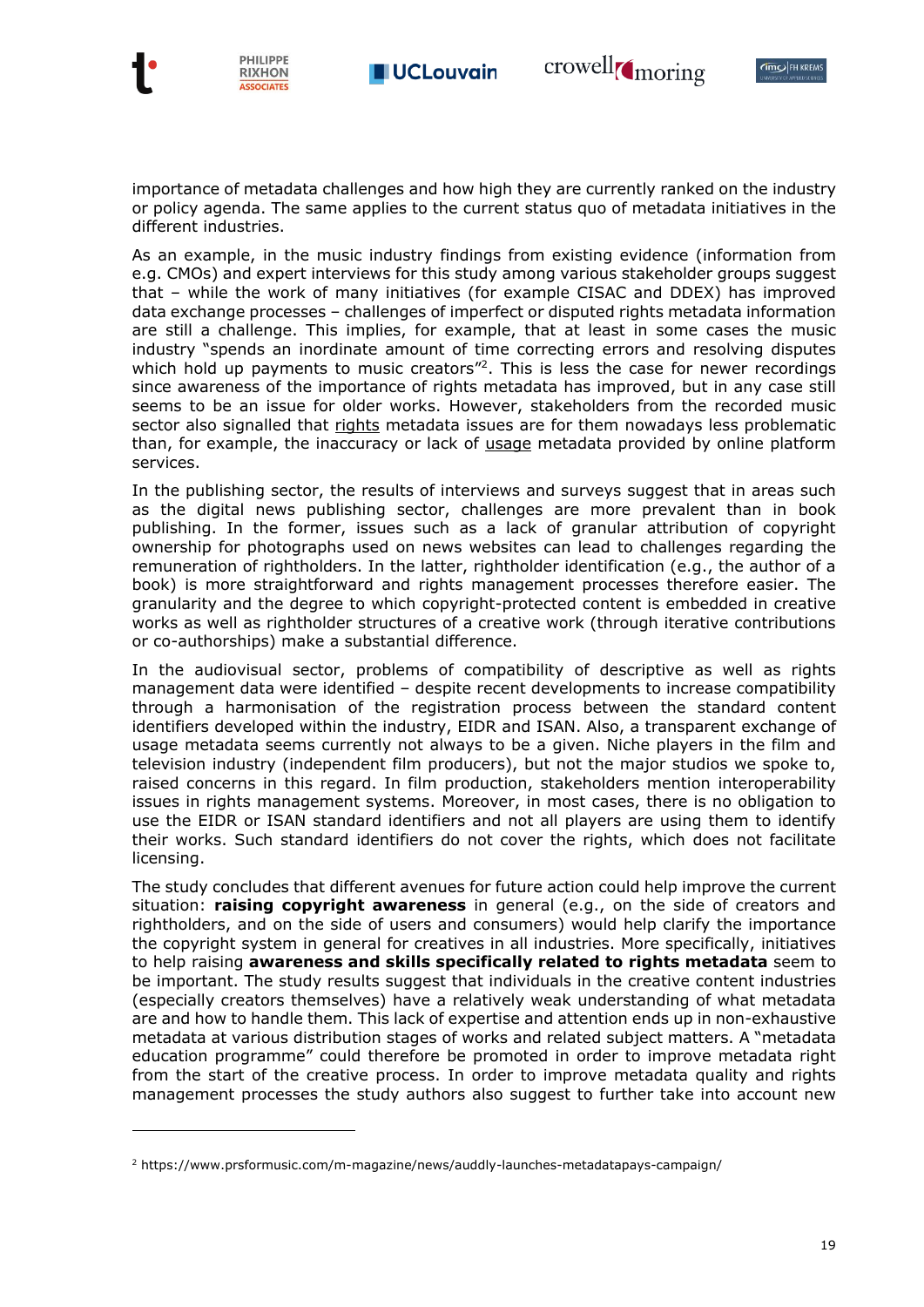



technological developments such as Artificial Intelligence and Distributed Ledger technologies (for example via the European Blockchain Services Infrastructure). Finally, the study authors are of the opinion that, in the long run, a **cross-sector rights data network** could bridge gaps between standard content identifiers such as ISRC, ISWC, ISBN or ISAN and digital manifestations of the content they denote. This would increase interoperability also between different media or content sectors. The ultimate objective of this endeavour would be to break the silos between different creative industries and improve the efficient rights data management and licensing across sectors. It could help to release even more of the digital potential of Europe's creative sectors.

#### **Summary Part Two**

PHILIPPE

**RIXHON ASSOCIATES** 

The **second part** of the study analyses the implications for copyright and the related rights of the increasing use of AI technologies within the cultural and creative industries. Building on a review of several experiences with AI tools and concrete use cases, on a traditional study of the legal sources, on interviews with legal experts and stakeholders and lastly on a Delphi survey among legal experts and industry stakeholders, this part of the study focuses on the challenges raised by those tools and use cases for the EU copyright and related rights framework.

Over the last few years, AI solutions have been deployed across **different industries** and in a **wide range of applications**. The cultural and creative sector is no exception: some AI tools assist or complete the highly human process of creation; more often, they are used for improving the production of successful cultural artefacts or the consumer experience, e.g. through well-targeted recommendations. The reliance on AI technologies *for or during the creative process* might yet challenge copyright and/or related rights. The study distinguishes upstream or **input issues**, i.e. those related to the use of protected content as inputs for an AI application, from the downstream or **output issues**, i.e. those related to the musical, graphical, audiovisual or other cultural content that results from the use of the AI application. On the input side, AI applications may be trained with large datasets of creative content enjoying protection under copyright and related right, which prompts the question whether the rightholders' authorisation is needed for such use. On the output side, the AI applications can generate cultural content without any significant human contribution, which raises the question whether such outcome is protected under copyright or a related right. Other issues come to mind: Is there a need for additional incentives (in the form of copyright-like rights) to use AI tools for generating cultural outputs? Should the related investments in AI solutions be protected by an exclusive right or just promoted through funding? Are there authorship or ownership issues?

**The study is structured as follows.** It first shows how some AI applications are used in practice (part 3.2)**.** The illustrations help to understand how this developing practice may impact the various stakeholders (creators, artists, producers, distributors, etc.) in the cultural and creative industry. This assessment is done in four creative sectors, namely visual arts, music, audiovisual & film, and video games. This allows then to identify possible issues with and challenges to copyright and related rights (part 3.3). Finally, some policy options are examined (part 3.4) to address these challenges.

Concerning the deployment of AI solutions in the cultural sector, the research demonstrates on the basis of concrete examples, that the overall reliance on these tools is increasing even if the **degree of adoption of AI solutions** varies significantly from sector to sector, for instance with a clear use of AI tools for upgrading video games, as well as for generating photos and faces for advertisements or "elevator music". Furthermore, AI solutions are not only deployed for repetitive or mechanical duties but also for tasks leading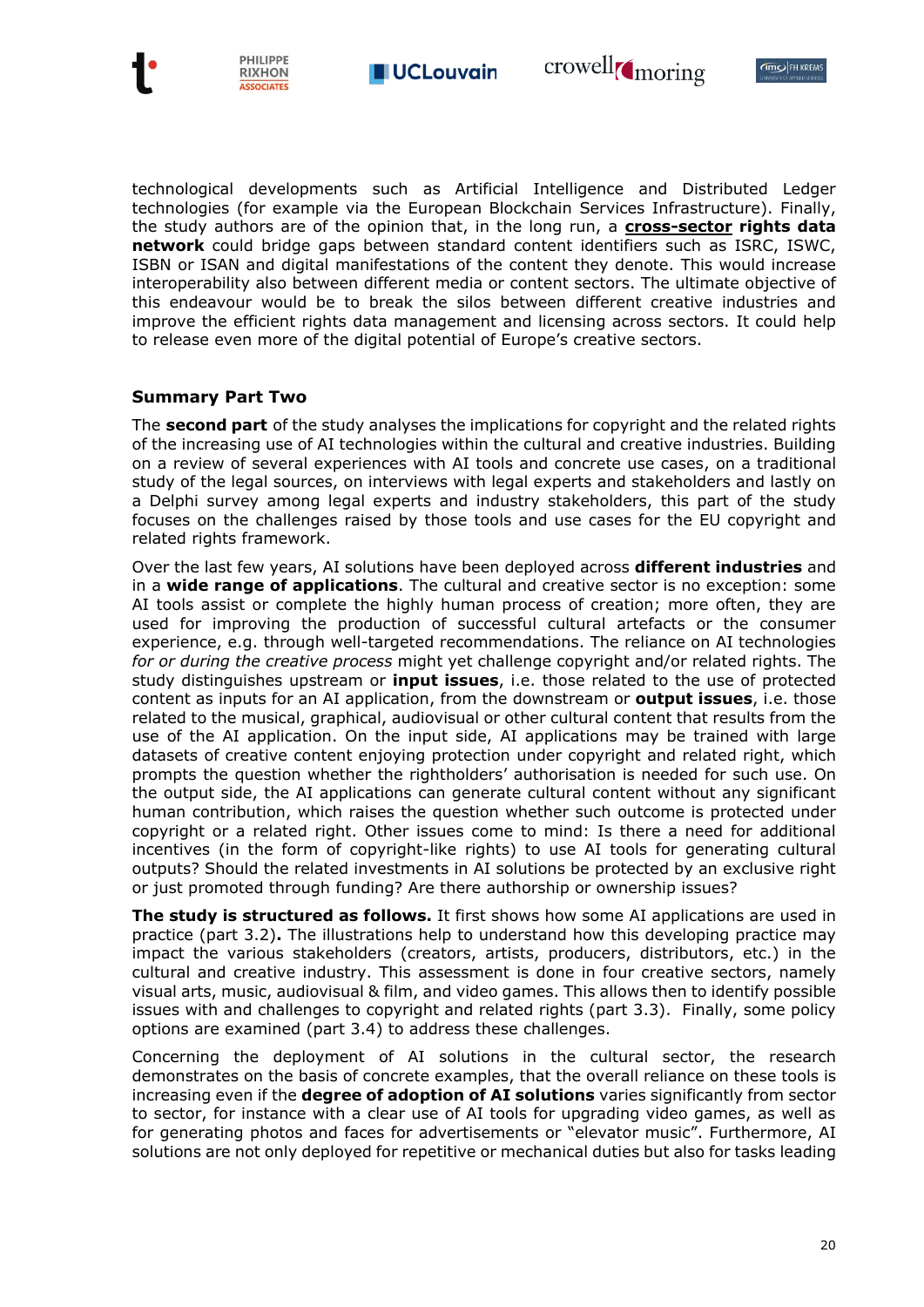crowell<sub>(moring</sub>





to outputs which appear original and imaginative – and therefore, traditionally considered as within the sole realm of humans. The study focuses on the creations that are produced autonomously by the AI solution, with no or little human intervention.

Most of the AI applications appear to be **marketed online "as a service"** (one might even refer to the nascent market for "Creation as a Service" or "CaaS"). This business model confers factual control of the use of the AI solution and the production of AI output to the AI developers, who can consequently protect their revenues (and terminate the service in case of non-payment). The features of this business model should be considered when assessing the need for protecting the AI output under copyright or related rights.

On the **input side**, several challenges are examined, including the limits of the exclusivity conferred by copyright and the related rights.

Firstly, **the scope of the reproduction right** is still in the process of being defined by the European courts, especially when purely technical or intermediate copies are made such as within the process for training an AI algorithm through the analysis of protected elements. The recent teleological interpretation of the reproduction right and of the extraction right under the database right by the Court of Justice of the EU (CJEU) opens new avenues for the interpretation and application of those exclusive rights. It remains to be seen how the case law will interpret the notion of reproduction and whether it applies to intermediate and technical copies made during the process of feeding an AI tool. The scope of the reproduction right might indeed be resized so as to permit some uses that do not lead to an output in which the protected elements contained in the input are visible or audible.

Secondly, it appears from the consultation of the stakeholders that the expected application of the **TDM exceptions**, in particular of the TDM exception for other purposes than scientific research, raises some interrogations, especially concerning the way opt-out decisions should be communicated. In any case, the transposition of the TDM exceptions within the national laws should be carefully monitored to avoid diverging interpretations. Clarification as to the means and modes for expressing the opt-out under Article 4 DSM Directive might result from the development of good practices when the TDM exceptions will come into force.

Thirdly, the **moral rights** attached to copyright (and to the performers' right) have not been harmonised at EU level. This could lead to diverging situations where some member states allow authors and performers to exercise their moral rights (in particular the right of integrity) to oppose the use of their works or performances as AI inputs. One way to address this is to clarify that the moral rights cannot block the application of harmonised exceptions (such as for TDM). A more ambitious approach would be to (partly) harmonise the moral rights.

On the **output side,** the AI-generated output is not protected under copyright **in the absence of human creative choices**. The research, interviews, and surveys conducted within the study indicate firstly that no incentive for the use of AI tools in the creative process in the form of additional exclusive rights appears necessary. The already broad deployment of AI tools in the creative context confirms this. Also, the feedback received seems to indicate that an additional right in favour of machine-generated outputs might have negative impacts on the traditional creative sectors. The study concludes that a new related right for AI-generated outputs is not desirable.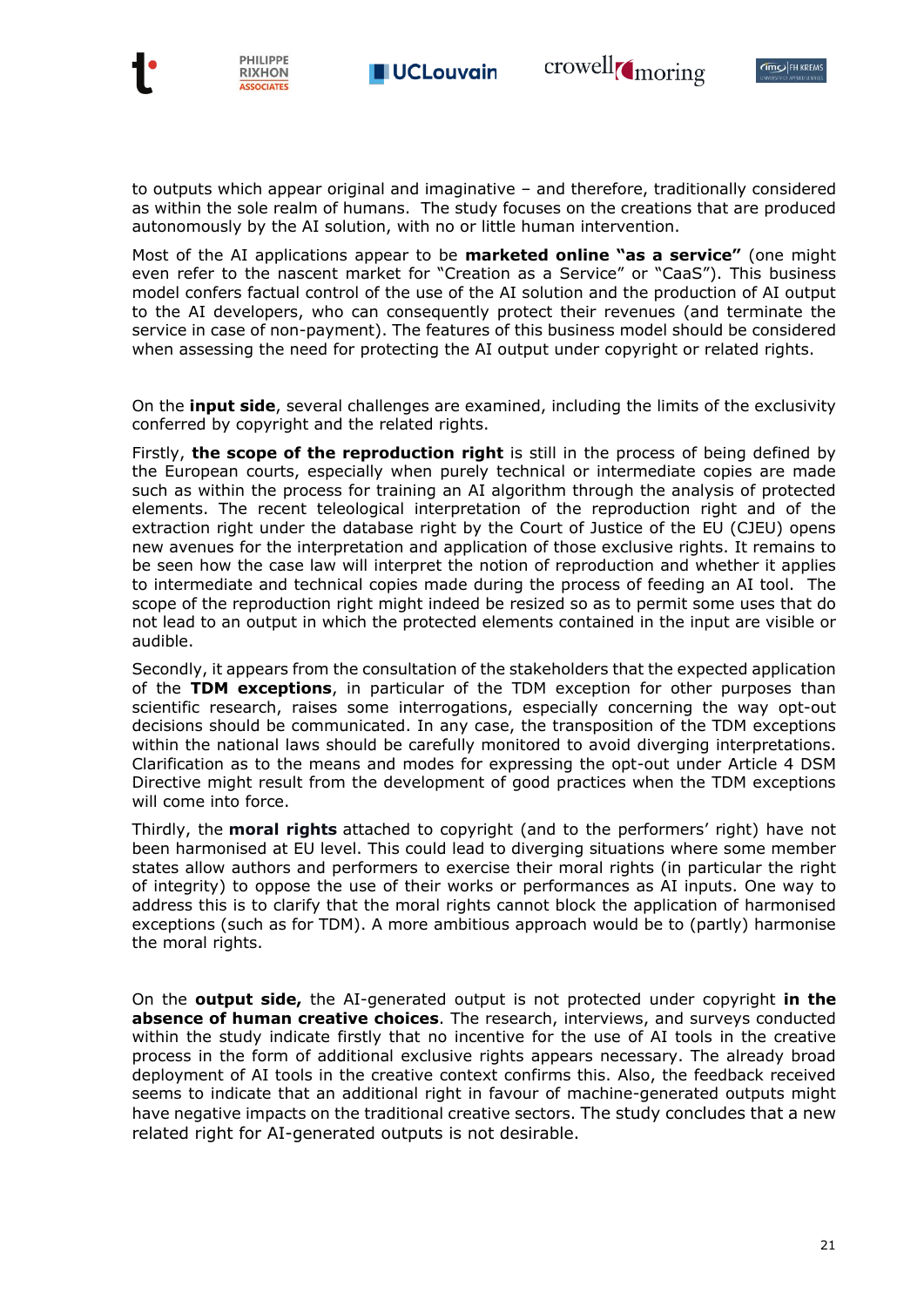**CIMO FH KREMS** 





Secondly, even if advanced AI applications are increasingly capable of approximating the style of human-made works or performances, the scope of copyright should not be extended to offer protection to the **style** of an author or of a performer, unless some significant and recognizable features of a protected work or performance are reproduced in the AI output. The protection of a creator's style would indeed amount to a significant extension of copyright scope and would limit in a disproportionate way the freedom of expression and freedom of art downstream in the artistic process. Under national law, other remedies (e.g. image rights, personality rights or unfair practices) may be available and, some harmonisation at EU level of the claim of parasitism as an unfair commercial practice could be considered.

Thirdly, the absence of copyright protection for an AI autonomously generated output could leave **artistic performances** without protection under the law of certain member states, which may require that a 'work' protected under copyright be performed for the performance to be protected under the related rights. The human performance of an AI creation would not meet that condition and consequently the human performer would then be left without protection. To avoid this, the study suggests to consider a harmonised definition of 'performance' as the subject matter of the performers' right. This definition would not require the performed subject matter to be protected under copyright (while making sure that the scope of the performers' protection is not stretched to cover activities with little cultural interest).

Fourthly, even if autonomously generated outputs are excluded from copyright protection, they might, however, enjoy protection **under the related rights of phonogram producers, film producers, or press publishers** (if the outputs respectively qualify as sound or audiovisual fixation or as press publication), even if the production of an AI output has little to do with the traditional activities of producers or publishers and does not necessarily require a similar investment. To avoid that some of those related rights are used to circumvent the copyright policy trade-off, the study proposes to impose a condition of investment so that only the fixations for which a certain investment (possibly with a de minimis threshold) was made could trigger the application of the related rights of phonogram and film producers or publishers.

Fifthly, in the (still rare) cases of AI autonomously generated outputs, the **false attribution of authorship** to a human might, in practice, allow to circumvent the absence of copyright protection for this type of output. It might indeed suffice to claim authorship (by mentioning a person as the author) for the person to enjoy (unlawfully) the presumption of authorship and consequently, in fact, copyright protection over an AIgenerated creation, knowing that this presumption is difficult or even impossible to rebut. However, the status quo concerning the authorship presumption should reasonably be maintained. A restriction or abolishment of this presumption would indeed be excessive and could have negative effects for the human creators on whom the burden of establishing authorship would lie.

Lastly, the study reflects on the evidence that the fact of knowing that an art piece is created by a human or by an AI system might affect the perception and the experience of the public. The study nevertheless points to the conclusion that no **information obligation** concerning the use of an AI solution for the development of the work should be added *within* the copyright framework. Such a legal obligation would indeed raise issues regarding its scope and its impact on the creators' artistic freedom and their personality rights. The study does not enquire about the adequacy of imposing an information obligation in other bodies of law, such as consumer law.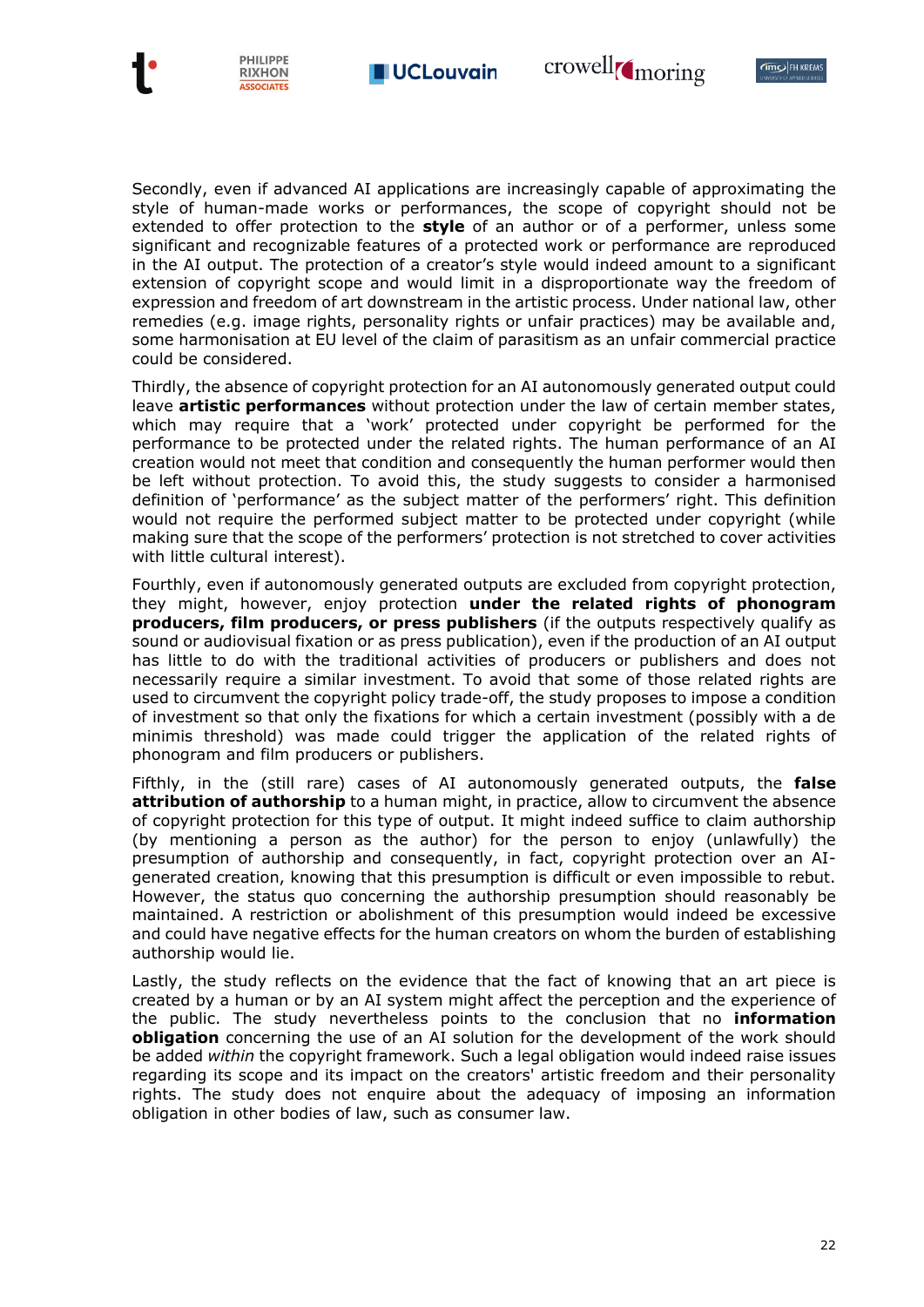



# Executive Summary (FR) / Résumé

**PHILIPPE** 

**RIXHON** ASSOCIATES

En octobre 2020, la DG CNECT a confié à un consortium composé de Technopolis Group, Philippe Rixhon Associates, UCLouvain, Crowell&Moring et IMC University of Applied Sciences Krems la réalisation d'une « Étude sur le droit d'auteur et les nouvelles technologies : gestion des données du droit d'auteur et intelligence artificielle » d'une durée de 9 mois.

L'étude aborde deux sujets liés à l'écosystème du droit d'auteur et aux nouvelles technologies, traités en deux parties :

- La **première partie** de l'étude fait le point sur la situation actuelle de l'information en matière de droits dans différentes industries créatives. Elle tente d'**identifier et** de **décrire l'impact économique de la situation actuelle en ce qui concerne les métadonnées**. Elle compile également une **liste d'initiatives importantes** visant à résoudre certains des problèmes identifiés. Enfin, l'étude indique de grandes pistes qui pourraient contribuer à améliorer le fonctionnement de **l'écosystème des données sur les droits d'auteur**.
- La **deuxième partie** de l'étude se concentre sur a) **l'utilisation** de contenus protégés par le droit d'auteur pour alimenter les technologies d'IA et b) les *implications en matière de droit d'auteur* de la **production de biens culturels par ou avec l'aide de l'IA**. En outre, cette partie examine des **scénarios politiques** qui pourraient être nécessaires pour encadrer ces développements.

Toutes les informations et opinions présentées dans cette publication sont celles des auteurs et ne reflètent pas nécessairement l'opinion officielle de la Commission.

### **Résumé de la première partie**

La **première partie** de ce projet se concentre sur le sujet des **métadonnées de droits ou « informations sur le régime des droits »** telles que définies dans la directive européenne 2001/29/CE sur l'harmonisation de certains aspects du droit d'auteur et des droits voisins dans la société de l'information :

*« On entend par « information sur le régime des droits » toute information fournie par des titulaires de droits qui permet d'identifier l'œuvre ou autre objet protégé [ ], l'auteur ou tout autre titulaire de droits. Cette expression désigne aussi les informations sur les conditions et modalités d'utilisation de l'œuvre ou autre objet protégé ainsi que tout numéro ou code représentant ces informations. [Ceci] s'applique lorsque l'un quelconque de ces éléments d'information est joint à la copie ou apparaît en relation avec la communication au public d'une œuvre ou d'un objet protégé [ ] » 3 .*

Elle analyse en quelle mesure différents **défis** liés aux métadonnées de droits peuvent être empiriquement définis, notamment la disponibilité des métadonnées de droits et leur rattachement aux contenus, l'interopérabilité entre différents systèmes d'échange de

<sup>3</sup> Communautés européennes (2001). Directive 2001/29/CE du Parlement Européen et du Conseil sur l'harmonisation de certains aspects du droit d'auteur et des droits voisins dans la société de l'information. Article 7 §2.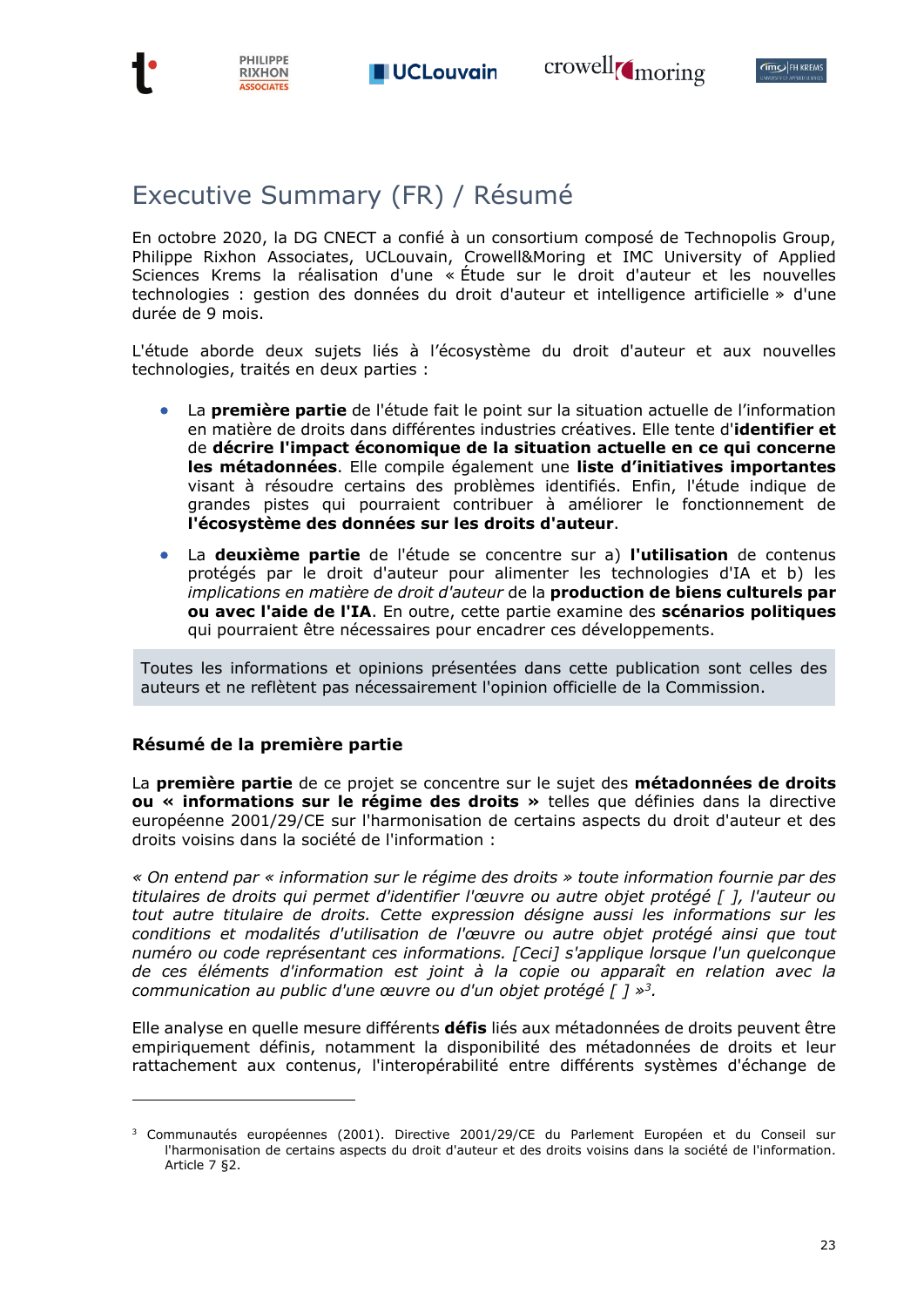



métadonnées ou l'autorité (c'est-à-dire la fiabilité) des sources. Ce faisant, elle fournit des informations contextuelles se rapportant au **[document d'inventaire sur l'amélioration](https://data.consilium.europa.eu/doc/document/ST-15016-2019-INIT/en/pdf)  [de l'infrastructure du droit d'auteur](https://data.consilium.europa.eu/doc/document/ST-15016-2019-INIT/en/pdf)** publié par le Conseil de l'Union européenne sous la présidence finlandaise en décembre 2019 et au **[plan d'action en faveur de la](https://ec.europa.eu/commission/presscorner/detail/fr/IP_20_2187)  [propriété intellectuelle](https://ec.europa.eu/commission/presscorner/detail/fr/IP_20_2187)** adopté par la Commission européenne en novembre 2020.

La **base empirique** de cette partie de l'étude est constituée d'entretiens et d'enquêtes auprès des acteurs de l'industrie, d'une analyse des études existantes et de recherches supplémentaires menées par notre équipe. Nous avons eu plus de 80 entretiens couvrant trois industries créatives (cinéma et télévision, musique, et édition, c'est-à-dire livres, presse, revues scientifiques et images) dans les différents États membres de l'Union européenne, au Canada, au Royaume-Uni et aux États-Unis. Les interlocuteurs étaient des acteurs du réseau numérique de ces secteurs créatifs. Les enquêtes ont été menées au printemps 2021 et ciblaient les membres des principales associations professionnelles de quatre industries créatives (cinéma, télédiffusion, musique et édition). Les enquêtes se composaient de deux modules : une partie générale destinée aux experts du secteur qui ne disposent pas d'informations détaillées sur les défis liés aux métadonnées (essentiellement des questions sur le point de vue des répondants) et une partie plus détaillée destinée aux experts en métadonnées. En raison de la grande complexité du sujet, mais aussi de la variation de sa pertinence dans les différents secteurs, les nombres de répondants aux enquêtes sectorielles ont été très différents (entre 7 réponses pour la radiodiffusion et 124 pour l'édition). Vu le faible nombre de réponses, il a été difficile d'obtenir des estimations quantitatives sur les sujets étudiés. Cela a conduit les experts à se concentrer sur les rapports d'indications qualitatives.

Pour l'**examen de la littérature**, nous avons analysé de manière approfondie plus de 20 documents fondamentaux, y compris recherches récentes, documents de travail, études, articles de position, et communications de la Commission européenne. Nous avons choisi des documents récents qui couvrent différentes industries, technologies et perspectives.

L'équipe chargée de l'étude a également dressé une **liste non-exhaustive du nombre impressionnant d'initiatives de l'UE et de l'industrie** qui jouent actuellement un rôle, ou proposent de jouer un rôle, dans l'amélioration de l'infrastructure des métadonnées sur les droits, qu'il s'agisse d'actions concrètes sur l'accès et l'échange de données (interopérabilité), sur les identifiants des parties prenantes ou des contenus, ou sur la gouvernance de l'infrastructure. Toute action sérieuse dans le domaine de l'infrastructure des données du droit d'auteur doit tenir compte de ces initiatives, soit parce qu'elles jouent déjà un rôle essentiel qui doit être intégré à d'autres si nécessaire (comme les normes relatives aux identifiants, métadonnées et nombreux systèmes d'accès et d'échange de données), soit parce qu'elles fournissent des orientations, des outils ou des approches pour résoudre certains aspects d'interopérabilité (comme les cadres, les groupes de travail et les rapports). La majorité de ces initiatives viennent de secteurs spécifiques des médias et de la culture et ne sont donc pas intersectoriels.

Les principales conclusions du rapport suggèrent que la gestion des données relatives aux droits est, pour de nombreuses raisons, en chantier dans la plupart des industries créatives. Sur base des entretiens, des enquêtes et de l'analyse documentaire, on peut résumer que les secteurs créatifs analysés sont confrontés à des défis liés aux données dans les quatre domaines suivants :

- Les **coûts**, dans le domaine la *gestion informatique* des droits
- L'**efficacité**, dans le domaine de l'*octroi de licences*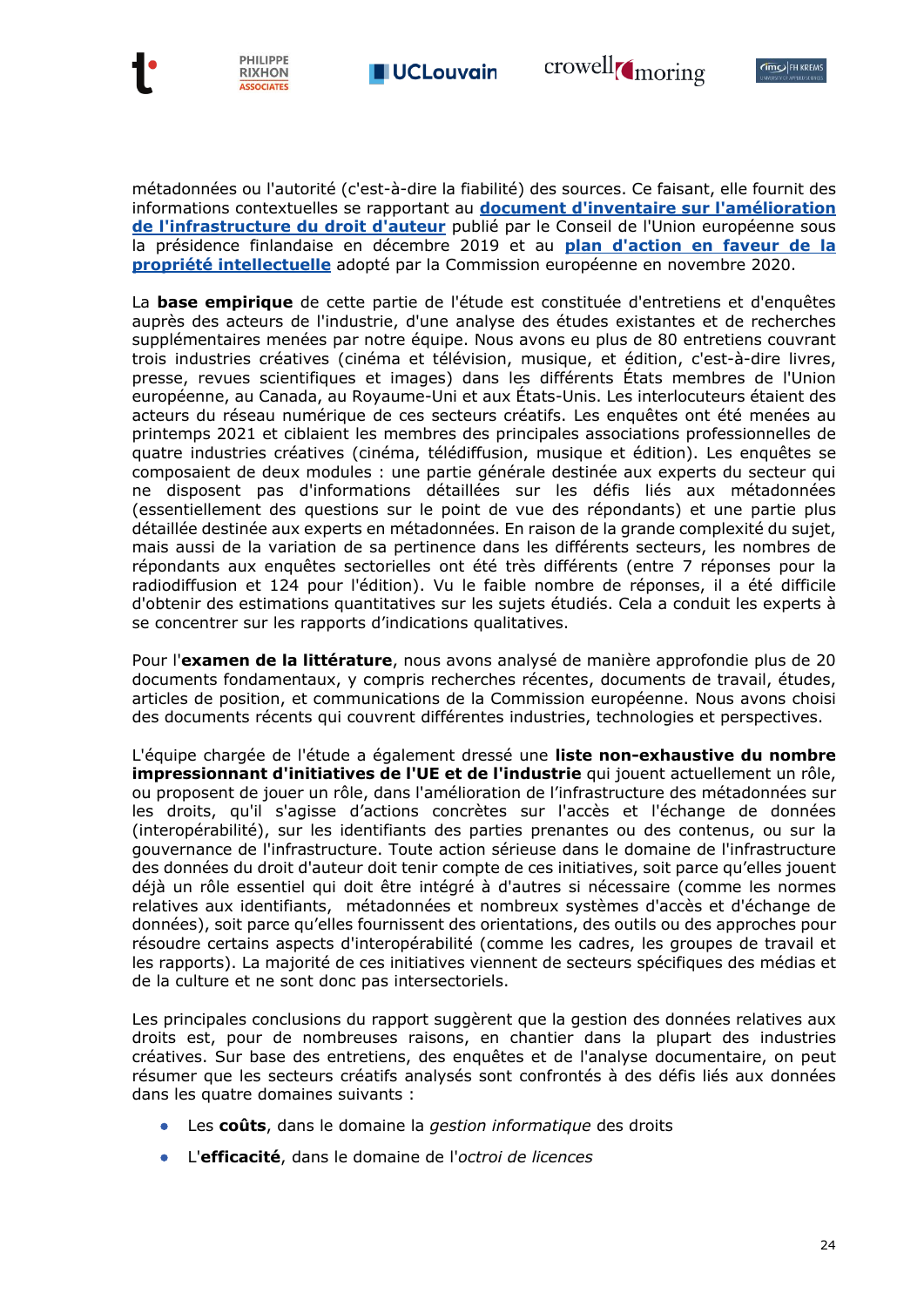



- Les **procédures de paiement**, dans le domaine de la *rémunération des droits*
- Les risques de **détournement et autres atteintes aux droits**, dans le domaine de l'*application des droits*.

Pour décrire les défis de manière nuancée, les experts ont adopté une **approche sectorielle** différenciée dans l'analyse des industries du film, de la musique et de l'édition. En effet, il y a de grandes **disparités entre secteurs, et aussi au sein d'un même secteur**, en ce qui concerne l'importance et les priorités accordées aux métadonnées et à la place qu'elles occupent actuellement dans les agendas industriel ou politique. Il en va de même pour le statu quo des initiatives en matière de métadonnées dans les différents secteurs.

Par exemple, dans l'industrie de la musique, l'analyse de la situation, sur base d'informations communiquées par des sociétés de gestion collective et d'entretiens avec des parties prenantes d'horizons divers, suggère que trop d'informations sur les droits restent imparfaites ou contestées bien que le travail de nombreuses initiatives (par exemple DDEX) ait amélioré les processus d'échange des données s'y rapportant. Cela implique, par exemple, qu'au moins dans certains cas, l'industrie de la musique « passe un temps excessif à corriger des erreurs et à résoudre des litiges qui retardent les paiements aux créateurs et interprètes ». C'est moins le cas pour les enregistrements récents car la prise de conscience de l'importance des métadonnées s'est améliorée ; mais cela reste souvent un problème pour les œuvres plus anciennes. Par ailleurs, les représentants des maisons de disques ont signalé que les métadonnées de droits posent aujourd'hui moins de problèmes que, par exemple, l'inexactitude ou le manque de métadonnées d'utilisation fournies par les services de plateforme en ligne.

Dans le secteur de l'édition, les résultats des entretiens et des enquêtes suggèrent que les défis sont plus fréquents dans le secteur de la presse numérique que dans celui de l'édition de livres. Dans le premier cas, l'absence d'attribution granulaire des droits pour les photographies utilisées sur les sites d'information peut, par exemple, entraîner des difficultés quant à la rémunération des ayants-droits. Dans le second cas, l'identification des ayants-droits (par exemple, l'auteur d'un livre) est plus simple et la gestion des droits est donc plus facile. La granularité et la modularité du contenu protégé par le droit d'auteur ainsi que les relations entre ayants-droits d'une œuvre créée par contributions itératives et collaboratives, définissent le niveau de ces défis.

Dans le secteur de l'audiovisuel, nous avons identifié des problèmes d'incompatibilité des données nécessaires à la description des contenus et à la gestion des droits malgré les récents développements visant à harmoniser par exemple les processus d'enregistrement EIDR et ISAN, les identifiants de contenu standards développés dans l'industrie. De même, l'échange transparent de métadonnées d'utilisation ne semble pas toujours acquis à l'heure actuelle. Ce sont les producteurs indépendants et non les grands studios avec lesquels nous nous sommes entretenus qui nous ont fait part de leurs préoccupations à cet égard. Dans la production cinématographique, les problèmes d'interopérabilité des systèmes de gestion de droits sont mentionnés. De plus, dans la plupart des cas, il n'y a pas d'obligation d'utiliser les identifiants standards EIDR ou ISAN et tous les acteurs ne les utilisent pas pour identifier leurs œuvres. Ces identifiants standard ne couvrent pas les droits, ce qui ne facilite pas l'octroi de licences.

L'étude conclut que différentes pistes d'actions pourraient contribuer à améliorer la situation actuelle : la **sensibilisation au droit d'auteur** en général (du côté des créateurs et des ayants-droits autant que du côté des utilisateurs et des consommateurs) aiderait à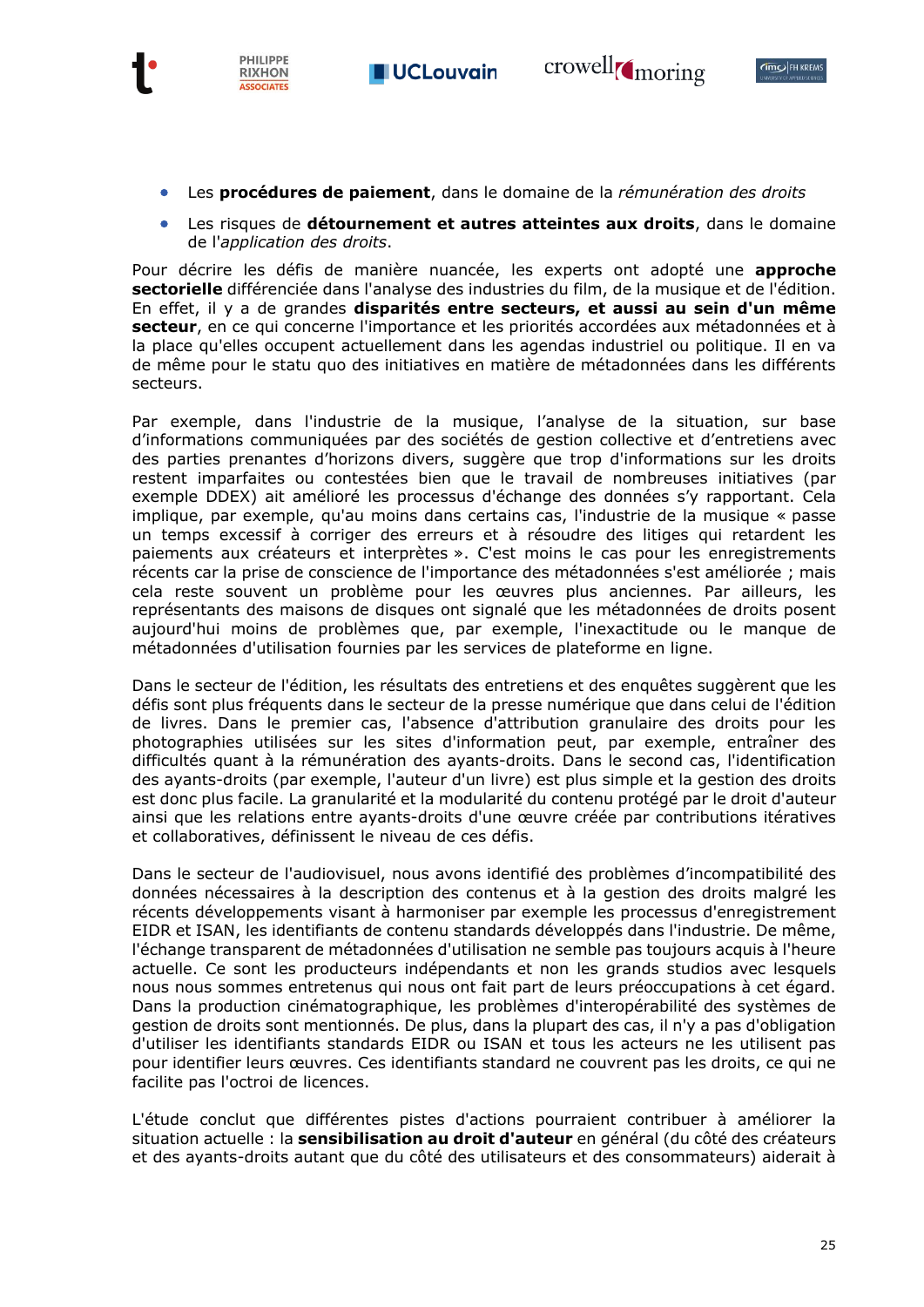





démontrer l'importance des droits d'auteur pour les créateurs de tout secteur. Plus précisément, les initiatives visant à **développer les compétences spécifiquement liées aux métadonnées des droits** semblent importantes. Les résultats de l'étude suggèrent que les acteurs du monde des médias et de la culture (en particulier les créateurs euxmêmes) ont une compréhension relativement faible de ce que sont les métadonnées et de la façon de les traiter. Ce manque d'expertise et d'attention se traduit par des métadonnées non exhaustives à différents stades de la distribution des œuvres et de leurs représentations. Un « programme d'éducation » pourrait donc être mis en place pour améliorer la qualité des métadonnées dès le début du processus de création. Afin d'améliorer la qualité des métadonnées et les processus de gestion de droits, les auteurs de l'étude suggèrent également de prendre en compte les nouveaux développements technologiques tels que l'intelligence artificielle et les technologies de registres distribués (par exemple via l'infrastructure européenne de services blockchain). Enfin, les auteurs sont d'avis qu'un **réseau transsectoriel de données sur les droits** pourrait relier identifiants standards tels que ISRC, ISWC, ISBN ou ISAN et les manifestations numériques du contenu qu'ils désignent. L'accessibilité et l'interopérabilité s'en trouveraient grandement accrues entre les différents secteurs des médias et de la culture. L'objectif ultime de cette entreprise serait de briser les cloisonnements entre différents secteurs et juridictions et ainsi d'améliorer l'efficacité de la gestion des données relatives aux droits et à l'octroi de licences. Elle pourrait contribuer à libérer encore davantage le potentiel numérique des secteurs créatifs européens.

### **Résumé de la deuxième partie**

PHILIPPE

**RIXHON ASSOCIATES** 

La **deuxième partie** de l'étude analyse les effets sur le droit d'auteur et les droits voisins de l'utilisation croissante des technologies d'IA dans les secteurs culturels et de la création. S'appuyant sur un examen de plusieurs expériences avec des outils d'IA et des cas d'utilisation concrets, sur une étude traditionnelle de sources juridiques, sur des entretiens avec des experts juridiques et des parties prenantes et enfin sur une étude *delphi*, cette partie de l'étude se concentre sur les défis amenés par ces outils et cas d'utilisation pour le cadre européen du droit d'auteur et des droits voisins.

Au cours des dernières années, des solutions d'IA ont été déployées dans **différents secteurs** et dans un large éventail d'applications. Le secteur culturel et de la création n'y fait pas exception : certains outils d'IA assistent ou complètent le processus éminemment humain de la création ; ils sont généralement utilisés pour améliorer la production d'objets culturels ou l'expérience du consommateur, à travers des recommandations ciblées par exemple. Le recours aux technologies de l'IA pour ou pendant le processus de création peut néanmoins soulever des difficultés en matière de droits d'auteur et/ou de droits voisins. L'étude fait la distinction entre les **problématiques en amont** ou d'*input*, à savoir celles liées à l'utilisation de contenus protégés comme *inputs* pour une application d'IA, et les **problématiques en aval** ou d'*output*, à savoir celles liées aux contenus musicaux, graphiques, audiovisuels ou autres contenus culturels qui résultent de l'utilisation de l'application d'IA. En ce qui, concerne l'*input*, les applications d'IA peuvent être entraînées avec de grands ensembles de données de contenu créatif bénéficiant de la protection du droit d'auteur et des droits voisins, ce qui soulève la question de savoir si l'autorisation des titulaires de ces droits est requise pour une telle utilisation. En ce qui concerne l'*output*, les applications d'IA peuvent générer du contenu culturel sans aucune contribution humaine significative, ce qui soulève la question de savoir si ces produits sont protégés par le droit d'auteur ou un droit voisin. D'autres questions se posent : Faut-il prévoir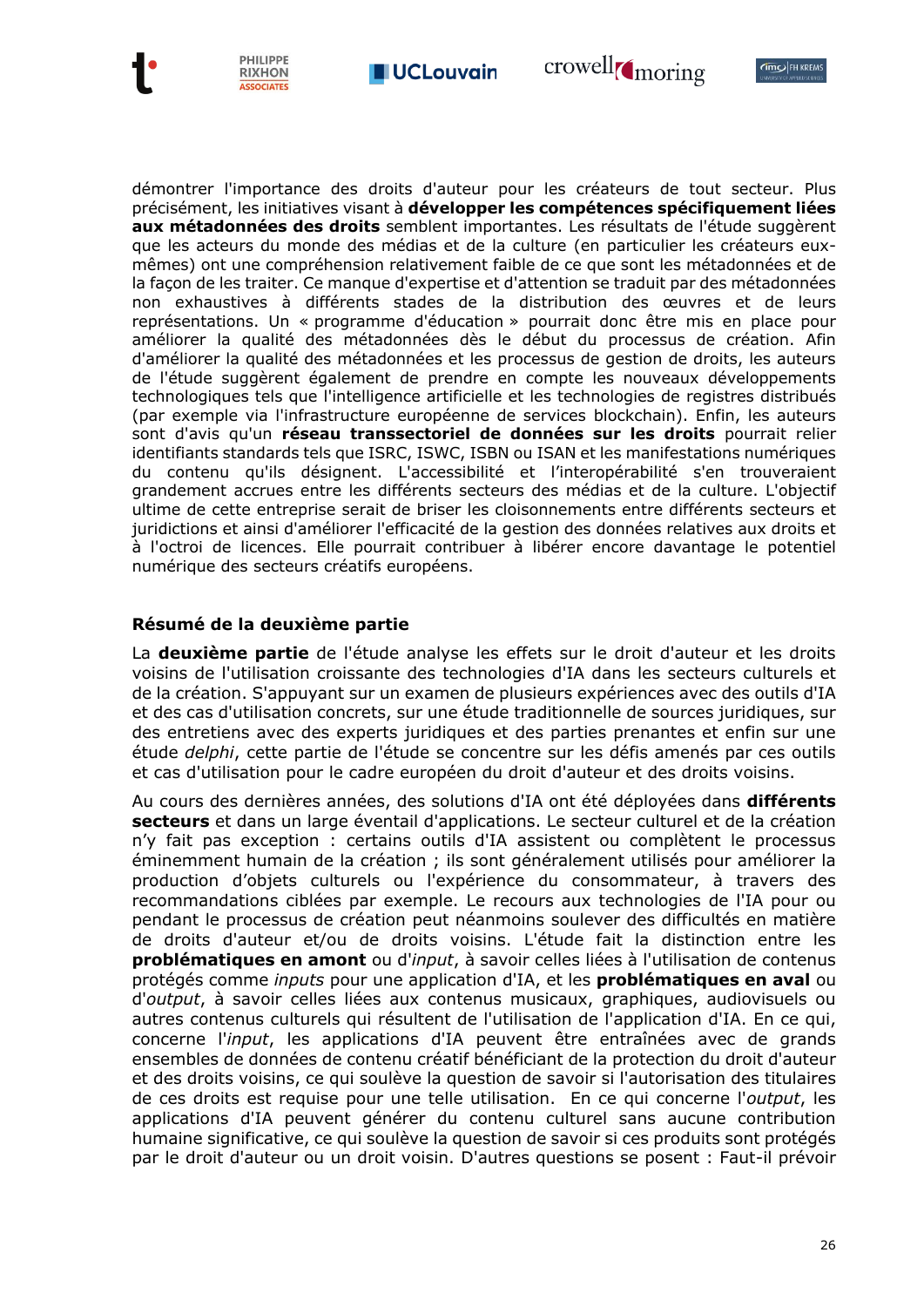





des incitations supplémentaires (sous la forme de droits similaires au droit d'auteur) pour utiliser les outils d'IA afin de générer des produits culturels ? Les investissements dans les solutions d'IA doivent-ils être protégés par un droit exclusif ou simplement encouragés par des financements ? Y a-t-il des problèmes de paternité ou de propriété ?

**L'étude est structurée comme suit**. Elle présente d'abord comment certaines applications d'IA sont utilisées dans la pratique (partie 3.2). Les illustrations permettent de comprendre comment cette pratique en développement peut affecter les différentes parties prenantes (créateurs, artistes, producteurs, distributeurs, etc.) de l'industrie culturelle. Cette analyse est réalisée dans quatre secteurs de la création, à savoir les arts visuels, la musique, l'audiovisuel & le cinéma, et les jeux vidéo. Cela permet ensuite d'identifier les potentiels problèmes et défis liés au droit d'auteur et aux droits voisins (partie 3.3). Enfin, certaines options de politiques sont examinées (partie 3.4) pour relever ces défis.

En ce qui concerne le déploiement de solutions d'IA dans le secteur culturel, la recherche démontre, sur la base d'exemples concrets, que ces outils sont utilisés plus fréquemment, même si le **degré d'adoption des solutions d'IA** varie considérablement d'un secteur à l'autre, avec par exemple une utilisation manifeste des outils d'IA pour l'amélioration des jeux vidéo, ainsi que pour la création de photos et de visages pour les publicités ou de « musique d'ascenseur ». En outre, les solutions d'IA ne sont pas seulement déployées pour des tâches répétitives ou mécaniques, mais aussi pour des tâches aboutissant à des résultats qui se révèlent originaux et imaginatifs - et donc traditionnellement considérés comme relevant du seul domaine des humains. L'étude focalise sur les créations produites de façon autonome par les outils d'IA, sans intervention humaine significative.

La plupart des applications d'IA semblent être **commercialisées en ligne « en tant que service »** (un marché naissant de la « *Creation as a Service* » ou « CaaS » peut être observé). Ce modèle commercial attribue le contrôle factuel de l'utilisation de la solution d'IA et de la production de produits d'IA aux développeurs d'IA, qui peuvent ainsi protéger leurs revenus (et mettre fin au service en cas de non-paiement). Les caractéristiques de ce modèle commercial devraient être prises en compte lors de l'évaluation de la nécessité de protéger le produit de l'IA par le droit d'auteur ou les droits voisins.

En ce qui concerne **l'***input*, plusieurs défis sont examinés, notamment les limites de l'exclusivité conférée par le droit d'auteur et les droits voisins.

Tout d'abord, le **champ d'application du droit de reproduction** est toujours en cours de clarification par les juridictions européennes, notamment lorsque des copies purement techniques ou intermédiaires sont réalisées, comme dans le cadre du processus d'apprentissage d'un algorithme d'IA par l'analyse d'éléments protégés. L'interprétation téléologique récente du droit de reproduction et du droit d'extraction dans le cadre du droit des bases de données par la Cour de Justice de l'UE (CJUE) ouvre de nouvelles voies pour l'interprétation et l'application de ces droits exclusifs. Il reste à voir comment la jurisprudence interprétera la notion de reproduction et si elle s'applique aux copies intermédiaires et techniques réalisées au cours du processus d'alimentation d'un outil d'IA. Le champ d'application du droit de reproduction pourrait en effet être réaménagé de manière à permettre certaines utilisations qui ne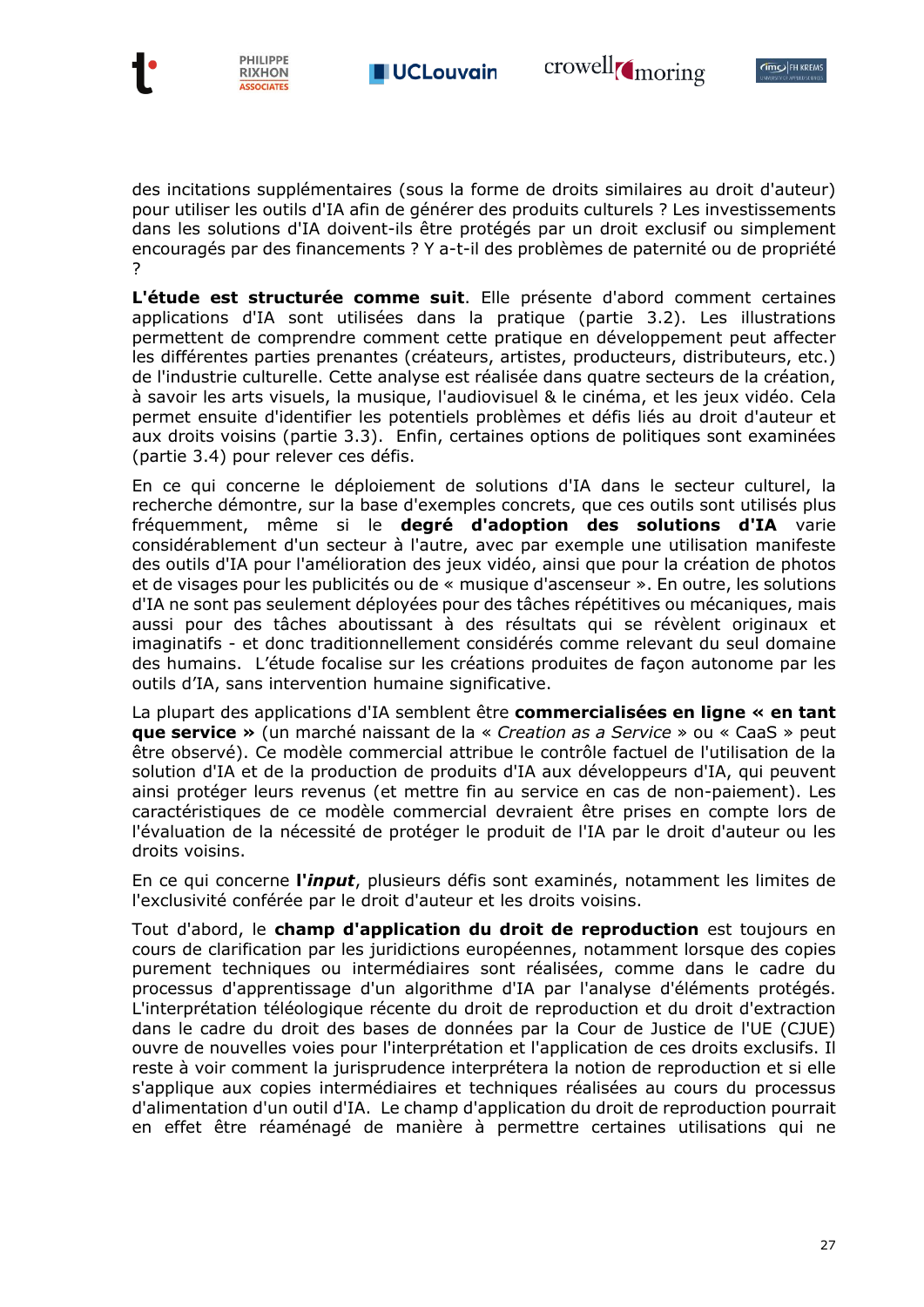



conduisent pas à un *output* dans lequel les éléments protégés contenus dans l'*input* sont visibles ou audibles.

crowell<sub>(moring</sub>

Deuxièmement, il ressort de la consultation des parties intéressées que l'application prévue des **exceptions au TDM**, en particulier de l'exception au TDM à des fins autres que la recherche scientifique, soulève certaines interrogations, notamment en ce qui concerne la manière dont les décisions d'*opt-out* doivent être communiquées. En tout état de cause, la transposition des exceptions au TDM dans les législations nationales doit être surveillée de près pour éviter des interprétations divergentes. La clarification des moyens et des modes d'expression de l'*opt-out* en vertu de l'article 4 de la directive DSM pourrait résulter du développement de bonnes pratiques lorsque les exceptions au TDM entrent en vigueur.

Troisièmement, les **droits moraux** attachés au droit d'auteur (et au droit des artistesinterprètes) n'ont pas été harmonisés au niveau de l'UE. Cela pourrait conduire à des situations divergentes dans lesquelles certains États membres autorisent les auteurs et les artistes-interprètes à exercer leurs droits moraux (en particulier le droit à l'intégrité) pour s'opposer à l'utilisation de leurs œuvres ou de leurs prestations comme *input* de l'IA. Une façon de résoudre ce problème est de prévoir que les droits moraux ne peuvent pas empêcher l'application d'exceptions harmonisées (comme pour le TDM). Une approche plus ambitieuse consisterait à harmoniser (partiellement) les droits moraux.

En ce qui concerne **l'***output*, les produits générés par l'IA ne sont pas protégés par le droit d'auteur **en l'absence de choix créatifs humains**. Les recherches, entretiens et enquêtes menés dans le cadre de l'étude indiquent premièrement qu'aucune incitation à l'utilisation d'outils d'IA dans le processus de création, sous la forme de droits exclusifs supplémentaires, ne semble nécessaire. Le déploiement déjà large des outils d'IA dans le contexte de la création le confirme. Par ailleurs, les réactions reçues semblent indiquer qu'un droit supplémentaire en faveur des produits générés par des machines pourrait avoir des effets négatifs sur les secteurs traditionnels de la création. L'étude conclut qu'un nouveau droit connexe pour les produits générés par l'IA n'est pas souhaitable.

Deuxièmement, même si les applications avancées de l'IA sont de plus en plus capables de se rapprocher du style d'œuvres ou de prestations créées par les humains, le champ d'application du droit d'auteur ne devrait pas être étendu pour offrir une protection au **style** d'un auteur ou d'un artiste-interprète, à moins que certaines caractéristiques significatives et reconnaissables d'une œuvre ou d'une prestation protégée ne soient reproduites dans le produit de l'IA. La protection du style d'un créateur équivaudrait en effet à une extension significative du champ d'application du droit d'auteur et limiterait de manière disproportionnée la liberté d'expression et la liberté artistique en aval du processus artistique. En vertu du droit national, d'autres moyens (par exemple, les droits à l'image, les droits de la personnalité ou les pratiques déloyales) sont envisageables et une certaine harmonisation au niveau européen de l'action en parasitisme en tant que pratique commerciale déloyale pourrait être envisagée.

Troisièmement, l'absence de protection du droit d'auteur pour un produit généré de manière autonome par l'IA pourrait priver certaines **prestations artistiques** de toute protection en vertu de la législation de certains États membres, qui exigent parfois qu'une « œuvre » protégée par le droit d'auteur soit interprétée pour que la prestation